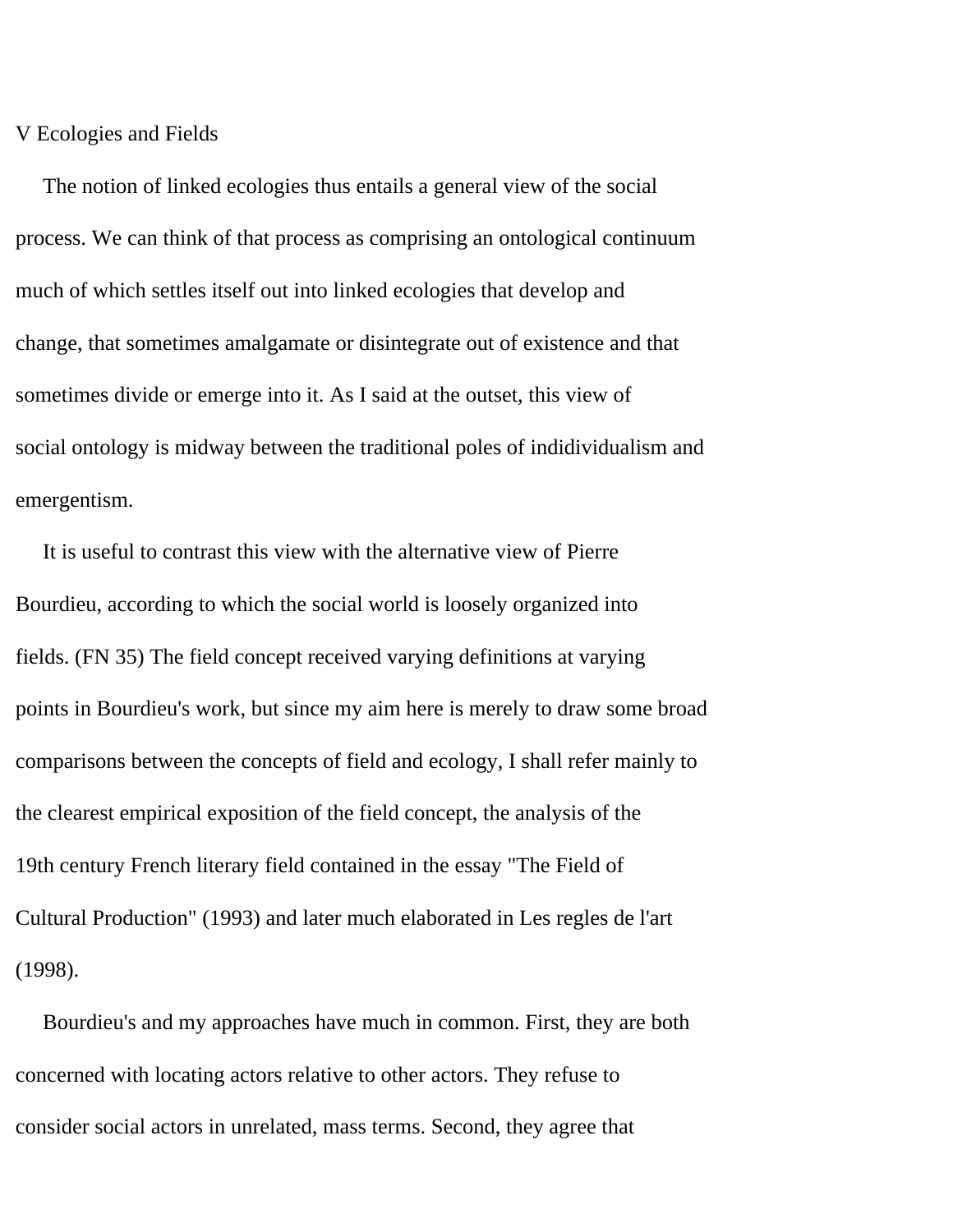locations in social space are not given ex ante - by functions or by some rule system - but are rather enacted in the process of social life and in particular in the process of relating to other actors. Third, they both agree that there are units or collections of social locations that are usefully considered as macro structures - fields and ecologies. And we both see processes of conflict and competition as crucial to understanding the internal evolution of these collections of social locations.

 These are important similarities, and it is not surprising that Dezalay (1992) and others have argued for a close connection between the two approaches. On the other hand, there are also important differences. A first difference is that the root metaphor of Bourdieu's field concept, despite many protestations on his part, is in fact economic. It is not microeconomic in the literal sense; it does not concern price theory and elasticities and cobwebs. But it does rely quite directly on economic metaphors. Capital, inheritance, the "economy of symbolic goods," and so on are among the core concepts of Bourdieu's analysis. By contrast, the ecology concept mixes the biological notions of the competition and coexistence of organisms in spaces with more strategic conceptions drawing on legal and political language (jurisdiction, settlement, etc.), although I have never shied away from the economic language of demand and supply. My metaphoric universe is much broader than Bourdieu's, and I have not allowed any single metaphor to take a central position in my thinking.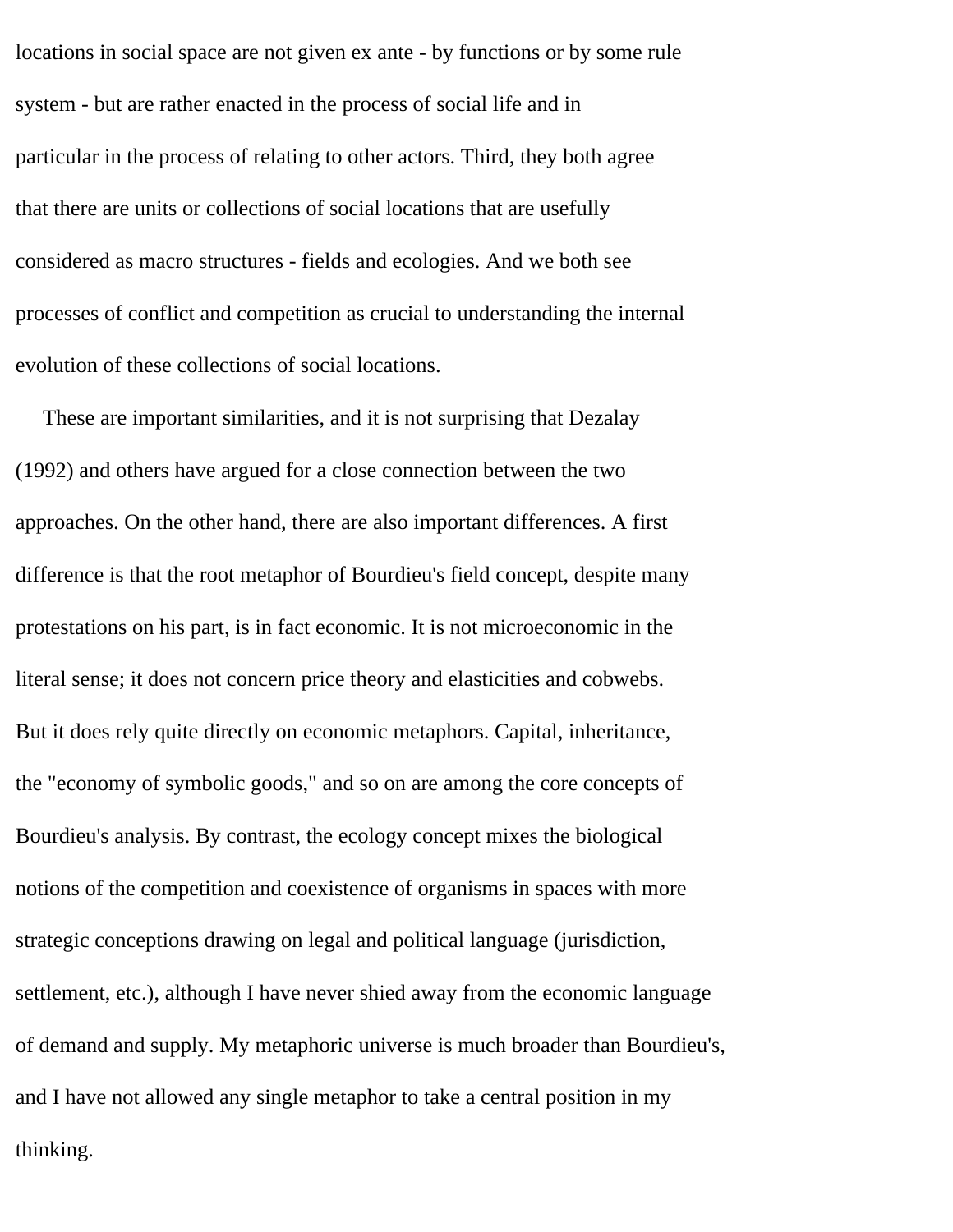Beyond this global difference, there are differences involving both the topological and the temporal aspects of our approaches. The central topological difference, from which all the others flow, is that Bourdieu emphasizes the concept of domination. The very dimensions of fields are defined by relations of domination. The structure of fields is derived from oppositions which in turn always have a dominant and a subordinate pole. Bourdieu does complexify this model by nesting oppositions sometimes - for example, the literary field is subordinate to the field of power but still has its own internal dominants and subordinates and these can have curiously chiasmic relations with the larger field. But this nesting simply emphasizes the importance of dominance and suborindation.

 My concept of ecologies has no concept of dominance or subordination. In fact, I have emphasized the empirical fact that dominant professions often destroy themselves by a ruinous exercise of domination, so restricting demand as to drive clients to expedients that proves deadly to that very dominance. I treat the topological location of this or that profession as a completely empirical matter, defined by competition that can be in many dimensions, over many things, with many different groups. I do not see interprofessional relations as fundamentally oppositional, but as fundamentally competitive. It is striking that Bourdieu dared draw pictures of the fields he analyzed. While I considered such diagrams for the System of Profesions, I decided that the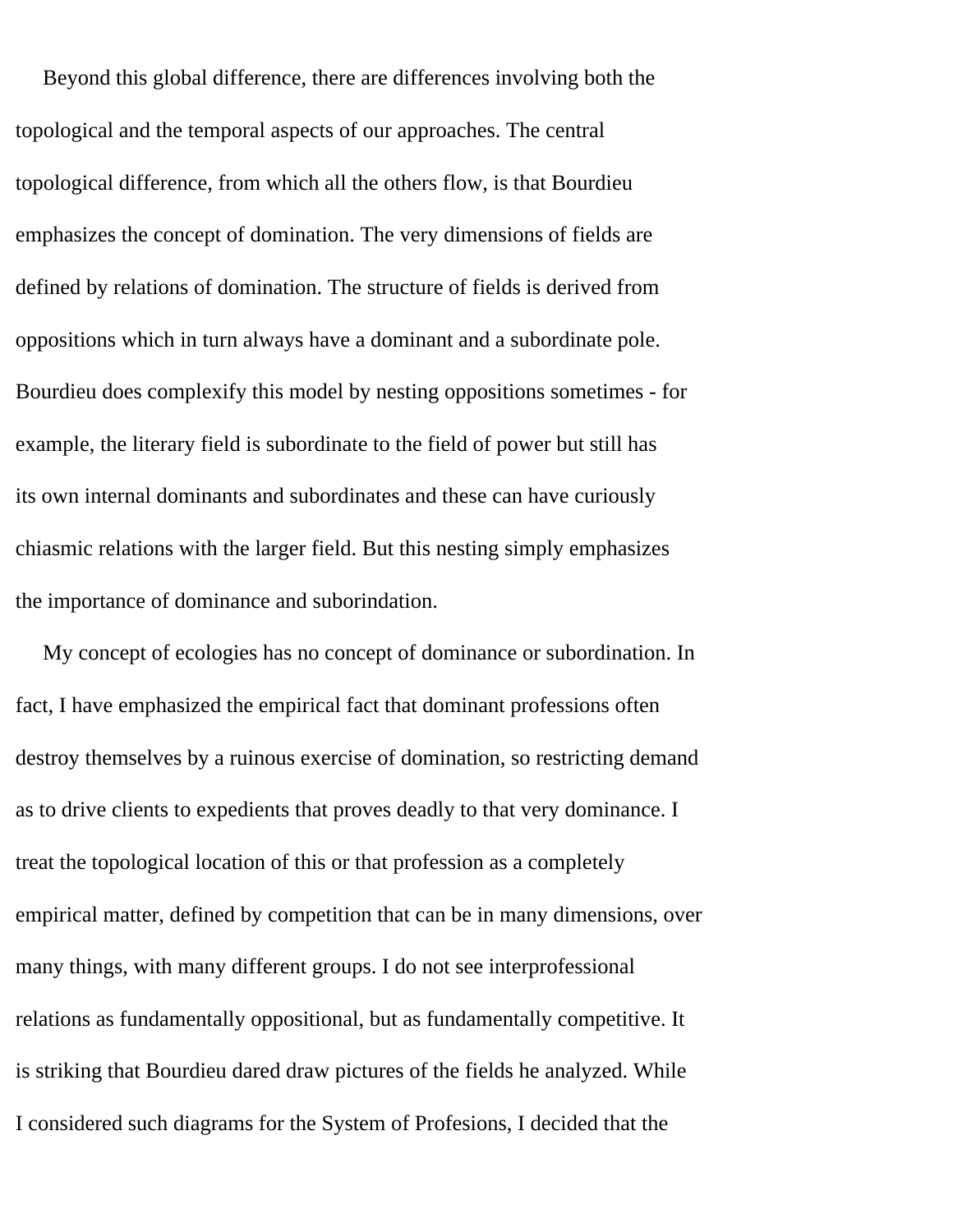ensuing topology would be far too complex and multidimensional to draw, not to mention the fact that drawing it would lead to reification of its dimensions, when the book's core argument was that even they were established by competition, rather than given.

 The two concepts also seem, at least to me, quite different in their emphasis on dynamics and statics. For all its appearance of dynamism, Bourdieu's concept of field is largely static (cf. Fabiani 1999). Its dynamism is purely oppositional, a sort of mechanized dialectic in which avant garde succeeds avant garde and so on. By contrast, the concept of ecology is far more fluid and dynamic, capturing more aspects of difference and more empirical diversity in the way actors act and groupings of actors change.

 This different reading of dynamism extends to the sources for change in fields/ecologies. For Bourdieu, change is always refracted through the problems of dominance and superordination, while for me change enters the professional ecology from all different sides - from social structural changes that restructure demand, from cultural changes that redefine jurisdictions, from internal idea change in professions, from developments by adjacent competitors and so on. To be sure, Bourdieu is principally concerned (in the work on literature) not with professions but with a particular kind of ideagenerating field, that of literary production. But in my own analyses of such an ecology - the ecology of disciplines in Chaos of Disciplines - I developed, once again, a looser and more empirical model than did Bourdieu. Unlike